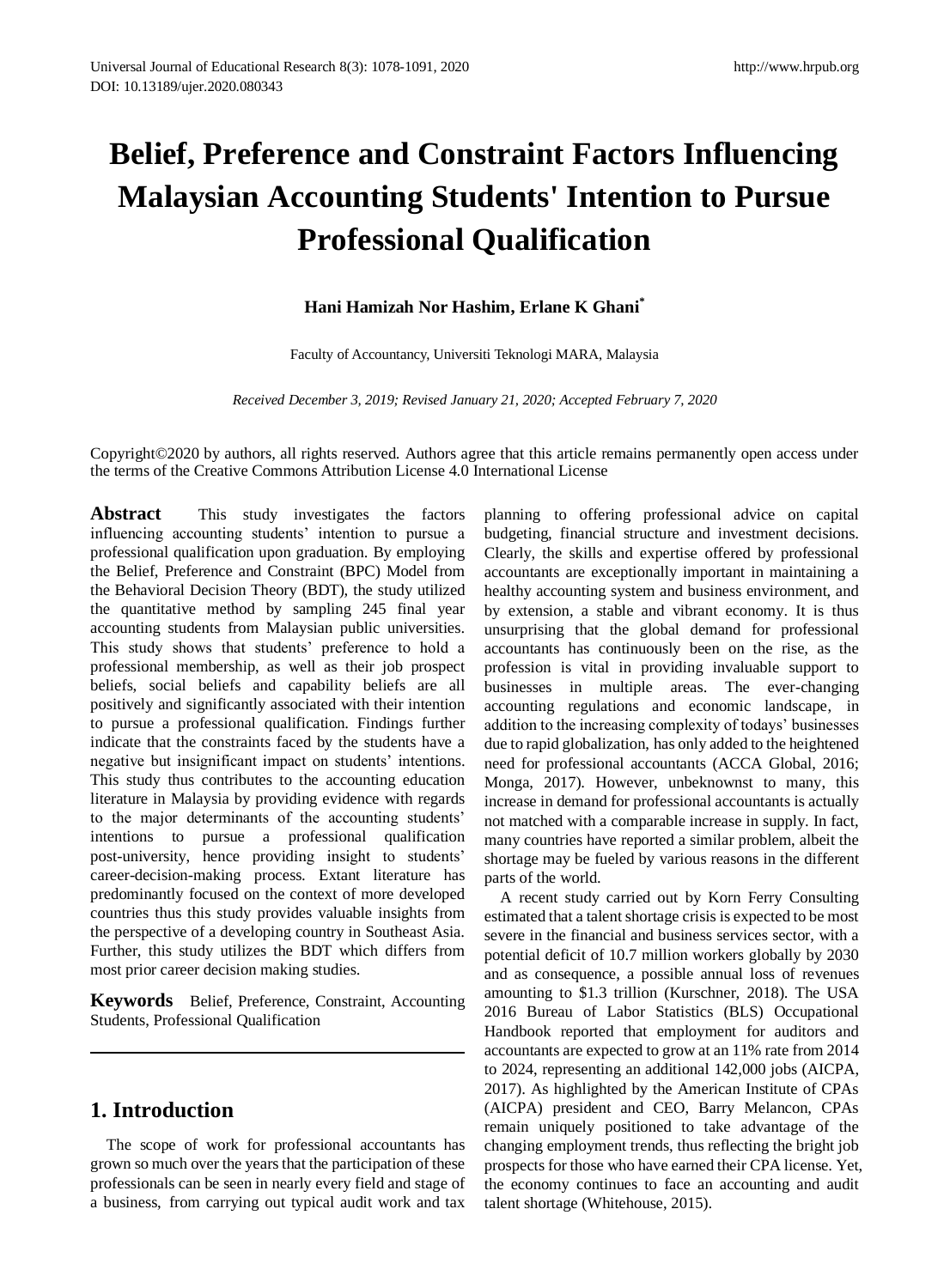Malaysia, a developing country in the Southeast Asia region, is also not excluded from this shortage issue of professional accountants. Accountants and financial analysts are reportedly included as part of the 58 skilled, sought-after and strategic occupations listed in the Critical Occupation List (COL) 2017/2018 Report by Talentcorp Malaysia and the Institute of Labour Market Information and Analysis (ILMIA). According to the Economic Transformation Program (ETP) roadmap launched in 2010, Malaysia views the accounting sector not only as a supporting foundation to the nation's economic viability, but also a business opportunity whereby the country may export accounting services to outside of Malaysia. To do so, however, it is critical to enhance the quality of the country's accountants, hence the urgency for accountants to hold a recognized professional qualification (Oh, 2014). Furthermore, in its current mission to achieve a high-income nation status between 2020-2024, Malaysia's need for qualified accountants is now as crucial as ever, whereby the country aims to have at least 60,000 professional accountants by the year 2020 (ACCA Global, 2018; "Malaysia needs 60000 accountants", 2015). Although the number of registered MIA members have been steadily increasing at an average of 1000 members per year, statistics from MIA's Membership Department show that, as of 31st May 2019, the total number of accountants registered under MIA is only at 35,629 members, which is still a far cry from the required number of professionals in the accounting field. Considering the trend of growth, Malaysia may need more time to achieve the targeted 60,000 mark, because it is unlikely that Malaysia will be able to fill that gap by 2020 (Lee, 2018) as it stands now.

This study aims to examine the factors influencing accounting students' intention to pursue a professional qualification upon graduation. The findings of this study will contribute to the accounting education literature in Malaysia, differing from prior literature which predominantly focuses on the context of Western and more developed countries. The next section Section 2 provides the literature review. This is followed by Section 3 that explains the research design and Section 4 presents the results and discussion. The last section Section 5 concludes this paper.

# **2. Literature Review**

### **2.1. The Accounting Career**

The accounting profession in Malaysia is one that is highly regulated, whereby the national accountancy body, namely the Malaysian Institute of Accountants (MIA), was established under the Accountants Act 1967. The Act provides that to be an accountant in Malaysia, one may either register with MIA upon graduating with an accounting degree from local universities listed in the First

Schedule of the Act plus three years of relevant working experience, or become a member of a recognized professional accounting body such as the Association of Chartered Certified Accountants (ACCA), Malaysian Institute of Certified Public Accountants (MICPA), Institute of Chartered Accountants in England and Wales (ICAEW), CPA Australia or the Chartered Institute of Management Accountants (CIMA).

The scope of an accounting profession is relatively wide; it is no longer limited to the number crunching role that many traditionally assume it to be. The application of accounting principles and skill sets can lead to an array of accounting career pathways which includes the likes of being a public accountant, management accountant, auditor, tax accountant, cost accountant, forensic accountant, financial analysts or risk manager, among many others. Ghani, Said, Nasir, and Jusoff (2008) and Yusoff, Omar, Awang, Yusoff and Jusoff (2011) found that Malaysian accounting students appear to prefer becoming public accountants as compared to other accounting careers, although this may be due to the students' lack of awareness of other accounting pathways. Nevertheless, an accountant may also choose to specialize according to industry or specific roles within an organization. Hence, the type of education, professional certification or level of training that they will undergo will highly depend on the nature of the job that they choose.

As such, the pathway towards an accounting career can be attributed to numerous factors. Yusoff et al. (2011) found that students' exam grades are not determinants of their knowledge of a professional accounting career. Other studies examined the impact of cultural differences, as determined by race, on the accounting students' perception towards the accounting career (Ghani & Said, 2009). Extant literature that has examined the factors in determining the decision making process in one's pursuance of a professional accounting career has primarily focused on the western context while those carried out in the local context is still relatively limited (Jaffar, Ismail & Zahid, 2015). Therefore, it is timely for a study that may further contribute to the accounting education literature in Malaysia, specifically those focusing on the determinants of students' decision to practice as professional accountants, given that the number of professional accountants are still very lacking in the country.

## **2.2. Factors Affecting Students' Intention to Pursue an Accounting Career**

#### 2.2.1. Job Prospect Belief

Good job prospects essentially refer to the benefits that is expected to be received upon pursuing a particular job, such as the benefit of having marketability, high salary, good job security and job stability, as well as the opportunity for career advancements. Some studies have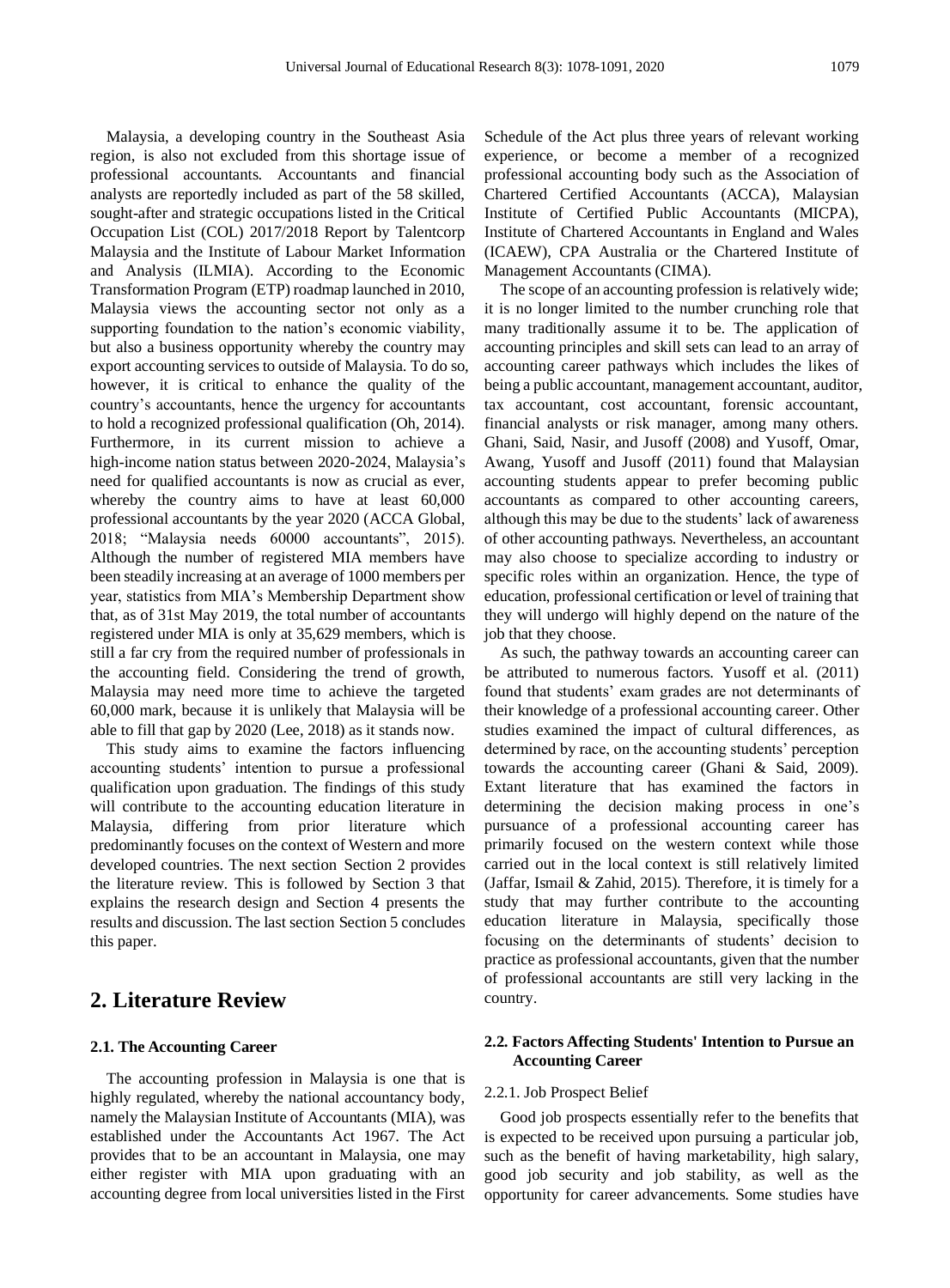collectively termed the motivation to achieve these positive job prospects as 'extrinsic interests' (Felton, Buhr & Northey, 1994; Ahmed, Alam & Alam, 1997; Jackling & Calero, 2006; Ahmad et al., 2015) as they are essentially financial remunerations and market-related factors that are extrinsic to the nature of the job in question. Belief or perception about the expected financial remuneration and market-related incentives has been extensively studied in career-related literature to determine its influence on individual's career decisions. The perception towards salary, in particular, has nearly always been deemed an important determinant of an individual's career choice. Many older literatures have found salary to be a significant attribute that individual take into account when deciding career pathway (e.g. Trump and Hendrickson, 1970; Carpenter & Strawser, 1970). However, the importance of salary as major determinant may have shifted over time as demonstrated by the contradicting results of more recent studies (Ahmad et al., 2015; Law, 2010)

Felton et al. (1994) carried out an extensive study in Canada involving 897 business students from eight Canadian universities. The study looked at how students perceive job market considerations, good initial and long-term financial remuneration, along with several other factors, and examined the correlation with the students' subsequent intention to pursue a Canadian Chartered Accountant. A similar study was carried out by Ahmed et al. (1997) in New Zealand, whereby the study surveyed 295 students from five universities, examining the difference between group of accounting students that intend to do CA and group that does not, in their attitude towards the importance of financial and job-market factors as well as intrinsic factors and other factors. Felton et al. (1995), Allen (2004) and Tan and Laswad (2006) are among the many studies that later utilized the TRA and TPB, whereby the 'attitude' component of the theories examined students' underlying job prospect beliefs which could influence their attitude and subsequent intention to pursue an accounting career.

Many local studies have also extensively examined job-related rewards as an expected significant factor that influence accounting students' career choice. A qualitative exploratory study by Muhamad, Salleh and Nordin (2016) in Malaysia show that students' perception on career opportunity and salary as among the influencing factors cited to have effect on students' decision to pursue the qualification. Mustapha and Hassan (2012), on the other hand, specifically investigated job-related rewards only, whereby their study examined students' perception on salary, opportunities for advancement, prestige or status of holding qualification and job security and stability. The specific focus on students' perception on job prospects allow the identification of the type of job-related reward that is perceived to be most important to the accounting graduates. A study by Aziz, Ibrahim, Sidik and Tajuddin (2017) focused on Bumiputra accounting students,

whereby the study examined the Bumiputra students' perception towards the job prospects of the profession and subsequent intention to pursue a professional qualification. Results were compared with the non-Bumiputra student counterparts.

In summary, according to these literature, if the student places high importance to job-related rewards (e.g. high salary, good job security and stability, career advancements opportunities, etc.) when choosing a career, and/or if they believe that pursuing an accounting professional qualification will provide such job prospects, it is generally expected that the accounting student would have greater intention to pursue the qualification upon graduation. Nevertheless, based on the vast literature that supports the notion that positive job beliefs is a key motivation for pursuing a professional qualification, the hypothesis proposed is as follows:

H1: Positive job prospects beliefs in holding a professional qualification has a significant positive relationship with students' intention to pursue the qualification

# 2.2.2. Social Belief

Social belief refers to one's beliefs that are the products of his social interactions. Behavioral psychologist asserted that one's behavior is the product of his social interactions, hence suggesting that one's social attributes can be used to analyze and explain behavior (Bandura, 1986), such as individual's career decisions. In fact, the social interaction factor has been included as the building block of a number of behavior-related theoretical models such as the TRA and TPB (Ajzen & Fishbein, 1980; Ajzen, 1991). Ajzen (1991) termed one's perception of his social pressures to undertake a particular action as subjective norms. A similar idea is put forward by Jackling and Keneley (2009) who defined that normative beliefs are beliefs that are developed due to the influence of views and opinions of other people. To date, a number of studies have illustrated that the views of social figures deemed important to one's life, such as parents, peers and teachers, which are significant factors that influence students' social beliefs and hence their subsequent career intention. Using TPB, Tan and Laswad (2006) and Wen et al. (2015) examined New Zealand and Chinese students' normative beliefs of the views of important referents towards their accounting major as well as the degree of importance they place on the referents' views. Similarly, by utilizing the TRA, studies such as Djatej, Chen, Eriksen and Zhou (2015) and Law (2010) conducted studies in the US and Hong Kong, respectively, to examine how social influences from important figures affect students' intention to major in accounting.

According to Bauder (2006), South Asians highly value social status, thus are more likely to choose a profession that provide with high social status or prestige. Auyeung and Sands (1997) examined 12 career-choice factors,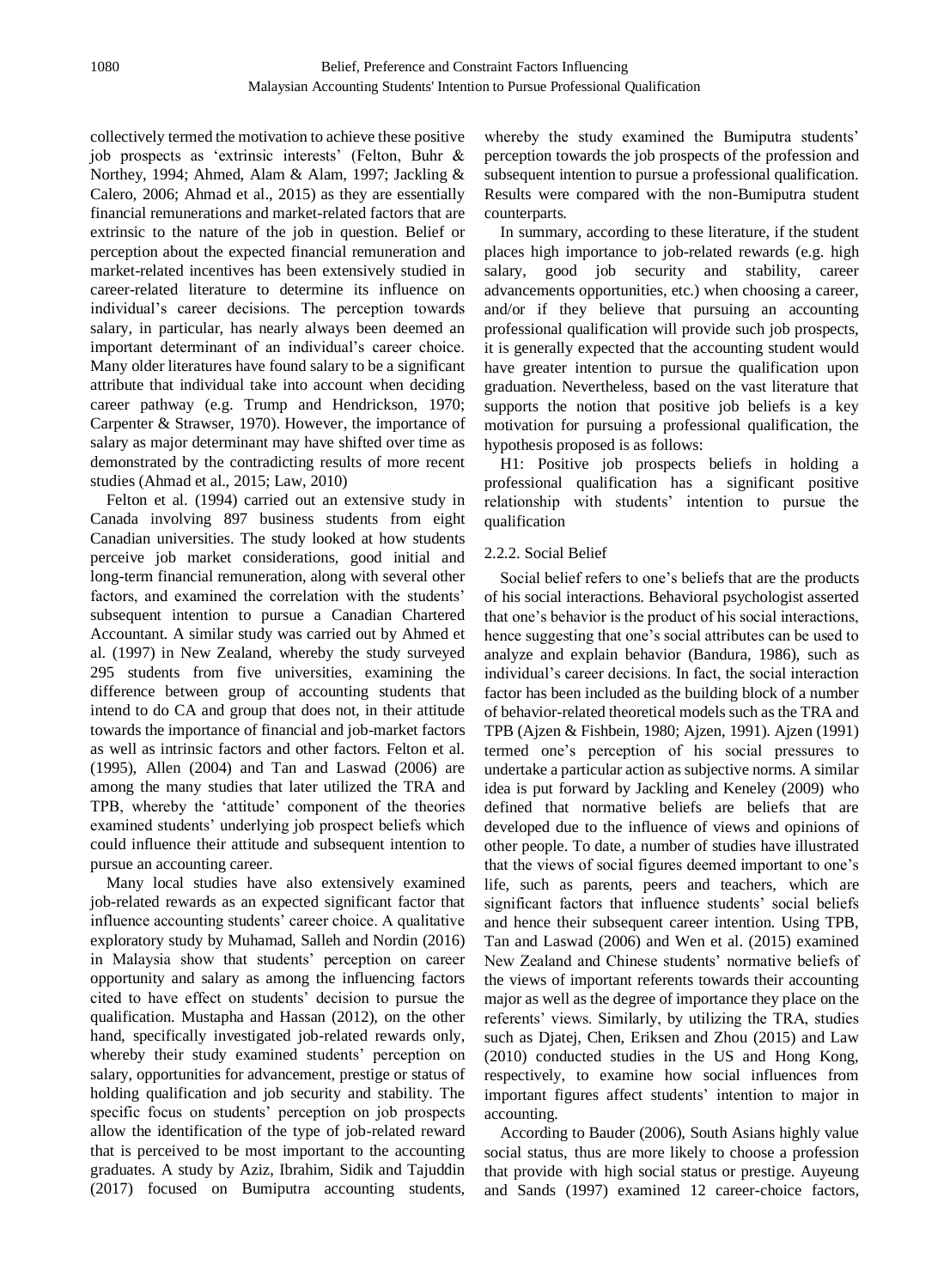which included the examination of the effects of parental influence, teachers' influence, peers' influence and association with others in the field. The study collected responses from tertiary students from Australia, Hong Kong and Taiwan universities. Findings show that the influence of important social figures was significantly greater amongst the Asian students (i.e. Hong Kong and Taiwan) compared to students from Australia. The results highlight how different cultures and social environment can affect how individuals weigh the opinions of people around them and thus, lead them to act accordingly. This impact of cultural differences is similarly noted by Law and Yuen (2012), whose findings also show that influence of social norms is more significant among Asian students rather than Western students. This is unsurprising considering how the Asian culture, in general, values familial opinions more than the Western culture.

Several studies additionally compared the accounting students and non-accounting student's perception of social prestige attributed to the accounting profession (Felton et al., 1994; Tan & Laswad, 2006; Sugahara & Boland, 2006). Sugahara and Boland (2009) extended their prior study to also examine the impact of social influence, terming it as 'person's influence', on accounting and non-accounting students' intention to pursue CPA. Other studies in Malaysia such as that by Mustapha and Hassan (2012), Ahmad et al. (2015) and Aziz et al. (2017) have also studied the impact of accounting student's social beliefs of having professional qualifications. Only Ahmad et al. (2015) found significant results for subjective norms as one of the key determinant of students' intention is to become accountants, while neither Mustapha and Hassan (2012) nor Aziz et al. (2017) found any evidence to support the notion that holding a professional qualification is important by virtue of the prestige and status of the qualification. Therefore, the following hypothesis is developed:

H2: Positive social beliefs of holding a professional qualification has a significant positive relationship with students' intention to pursue the qualification

#### 2.2.3. Capability Belief

Capability belief, or also frequently referred to as self-efficacy, is the belief in one's own capability to successfully carry out certain behaviors or activities, which will allow the individual to achieve his desired goal (Bandura, 1986). It revolves around one's own perception, thus it is dissimilar to more objective and actual measurements of abilities (Schoenfeld, Segal & Borgia, 2015). A similar notion of belief in capability is also discussed under the perceived behavioral control component of the TPB by Ajzen (1991), whereby it asserts that one's perception of the degree of easiness or difficulty faced to successfully perform a particular behavior will be a predictor of his intention and ultimate decision to perform that behavior. As noted by Bandura (1986), one who has greater beliefs in his capability to achieve desired goal or

performance is more likely to pursue the activity. Likewise, other studies have found that high self-efficacy beliefs are greatly associated with career interests (Brown, Lent, Telander, & Tramayne, 2011; Lent et al., 1994).

There is a number of literature that have examined underlying capability belief and its link to individual's intention to pursue an accounting major or professional accounting career. Under the BPC-BDT model, Owusu, Obeng, Ofori, Ossei Kwakye & Bekoe (2018) studied Ghanaian business students' belief in their own capabilities, and whether it directly influences them to pursue a professional accounting qualification or not. This included whether they believe they had the confidence, relevant knowledge, experience or mental fortitude to allow success in attaining a CPA certification. Schoenfeld et al. (2017) and Hayes and Credle (2008) applied the SCCT model to examine the relationship between students' self-efficacy or self-confidence in becoming a CPA and the individual's subsequent goal of becoming one, and whether they believed they would be able to achieve the expected outcome of a CPA career or not. Under the perceived control construct of TPB, Tan and Laswad (2006) examined students' perceived capability in mathematics and performance in the accounting course, while Wen et al. (2015) measured Chinese accounting students' perception of difficulty in passing the CPA exams with their intention to pursue the CPA. According to the relatively mixed findings of Albeit this study would propose the following hypothesis:

H3: Belief in capability to achieve a professional qualification has a significant positive relationship with students' intention to pursue the qualification

#### 2.2.4. Preference

Preference refers to the individual's inherent predisposition which in turn influences the decisions making (Owusu et al., 2015). Under the preference component of the BPC-BDT model, Owusu et al. (2018) examined students' preference for a professional qualification on the basis that it complements the individual's self-goal, aiming to work in audit firm, or for providing the challenge of pursuing the membership. Acting in accordance to one's own preference is expected to give satisfaction to the individual. A similar notion is commonly referred to as intrinsic interest, whereby it is defined as the satisfaction derived from a job or status, which provides benefits such as the opportunity to be independent and creative, providing a dynamic and intellectually challenging environment, or by allowing the desired autonomy to the individual (Amabile, Hill, Hennessey, & Tighe, 1994). Hence, pursuing the activity is perceived to create pleasure and enjoyment within the individual, hence motivate him to carry out the behavior. Ahmad et al. (2015) further highlighted that intrinsic interest differs from extrinsic interest which primarily relates to financial and market-based rewards which are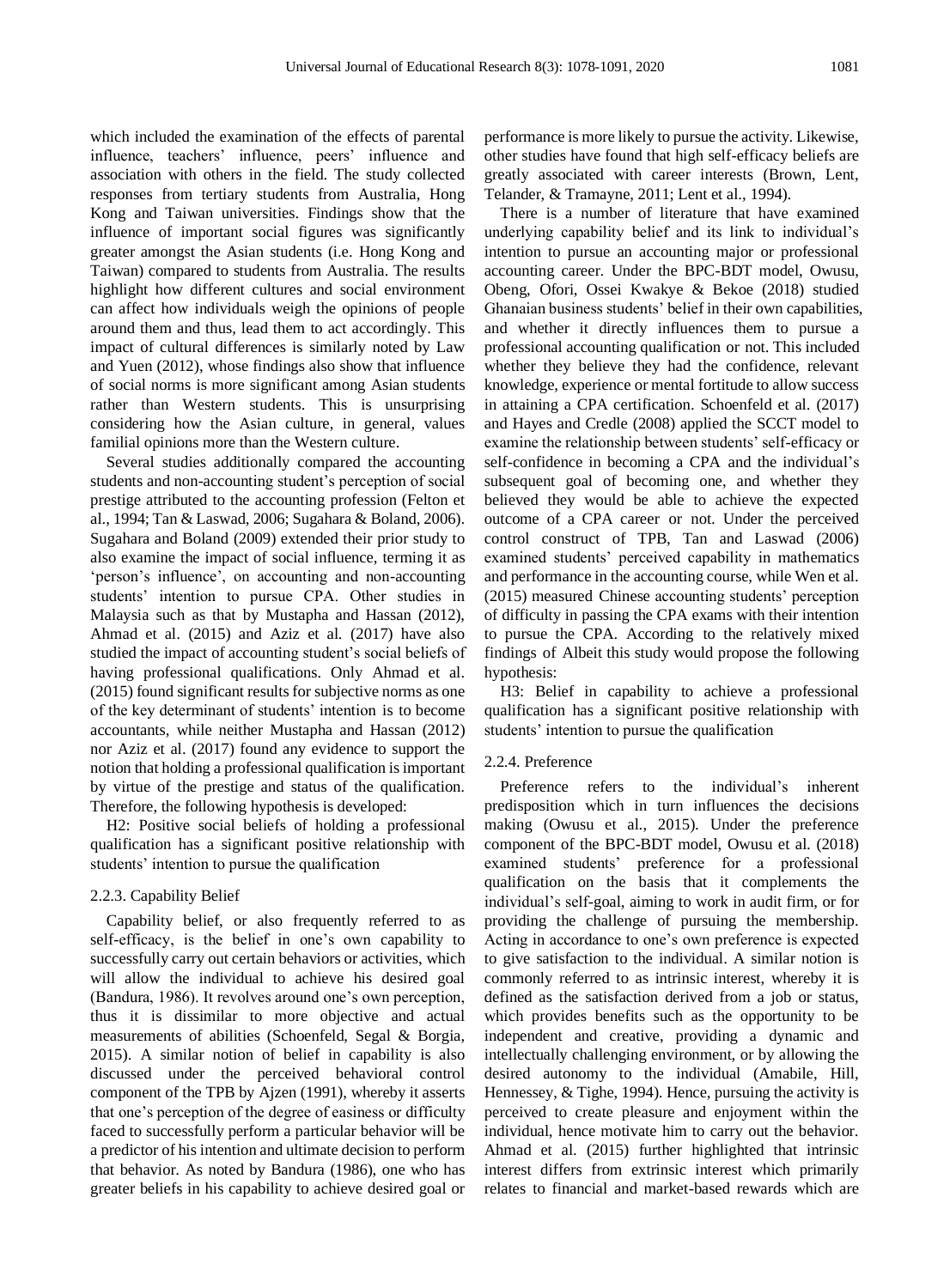attached extrinsically to the nature of the job itself.

Many prior literature generally reported that accounting students place a much lower value to intrinsic interest (e.g. Gul, Andrew, Leong, & Ismail, 1989; Ahmed et al, 1997). This largely reflects how earlier students may not attach much importance to personal preference or intrinsic factors, but instead viewed other forms of incentives, such as financial remuneration and market-related benefits, as more determining factors in their choice to pursue the career. Nevertheless, later research tend to contradict these results as students were reported that they prefer jobs that they find interesting or provides with independent work environment, whereby such intrinsic factors are significant motivating factors for them when choosing an accounting major or career (Jackling & Calero, 2006; Sugahara & Boland, 2009; Law, 2010; Djatej et al., 2015). Jackling and Keneley (2009) notes that students who are engaged in interest-oriented learning are more competent with recognizing and solving complicated problems as compared to students who are solely motivated by the financial and career-related rewards. Wen et al (2015) thus additionally commented on the importance of creating genuine interest in the profession if the accounting field aims to attract more students.

Accounting literature also show that there could be differences in preference towards the accounting career between different student groups. For example, study by Tan and Laswad (2006) found that accounting majors and non-accounting majors have different career preferences, as indicated by their perception towards the accounting profession. Sugahara, Boland and Cilloni (2008) carried out a comparison study to examine factors that influence Chinese and Australian students' choice to major in accounting. Results indicate that the Chinese students are much less concerned with intrinsic factors than the Australian students, reflecting that preference for accounting major could differ due to differences in cultural influences. Overall, the literature findings lead to the following hypothesis:

H4: Preference to hold a professional qualification has a significant positive relationship with students' intention to pursue the qualification

## 2.2.5. Constraints

Constraints refer to the external factors that hinders one from acting out a particular activity (Owusu et al., 2018). As noted by Ahmad et al (2015), there is relatively limited literature that directly links constraints or anticipated conflicts to students' intention whether to pursue a professional qualification or not. Yet, numerous literatures in career development have consistently shown that constraints in the form of anticipated career conflicts could greatly influence one's career intention and subsequent career pathway (e.g. Baker, 2010). Constraints to pursuing the professional qualification can arise from a variety of reasons. For example, the pursuit of a professional

accounting career can interfere with family responsibilities, whereby Weer, Greenhaus and Cokakoglu (2006) had previously defined anticipated work-family conflict as the students' perceptions of the potential for conflict between work and family roles after embarking on careers. Noting that family considerations can greatly affect one's career intentions, Ahmad et al. (2015) examined accounting students' perception of the career with regards to the degree the work demands of the profession would conflict with social and family responsibilities, as well as hindering the individual from pursuing other interests and hobbies. Pasewark and Viator (2006) highlighted in their study that high turnovers in accounting firms are also attributed to the work-family conflicts faced on the job.

Felton et al. (1994) and Ahmed et al. (1997) used the benefit-cost ratio to determine students' attitude towards the accounting profession, whereby the perceived costs that were considered included degree of difficulty to qualify for CA career, low initial earnings, having to deal with the then negative and dull image of accountants and the belief that there is minimal relaxation especially in the earlier years of a CA career. Qualitative research by Nasir, Ghani and Said (2009) explored the reasons accounting graduates in Malaysia do not become professional accountants. Primary reason cited were due to their belief that it is too difficult to fill in membership form, the high cost of maintaining the membership, their belief that there is limited added benefits of having a professional qualification as well as due to graduates' own lack of ambition.

In terms of time constraints, many studies have highlighted how a significant amount of time has to be dedicated in order to obtain a professional qualification, hence being a major setback and discouraging factor for students to continue pursuing an accounting profession (Albrecht & Sack, 2000). Other studies such as that by Aziz et al. (2017) and Owusu et al. (2018) examined the impact of financial costs of associated with pursuing the professional exams. This is primarily because taking up exams and maintaining the membership can be very costly, and as such, can also act as a major hindrance in pursuing the qualification. Therefore, the hypothesis proposed is as follows:

H5: Constraints in attaining the professional qualification has a significant negative relationship with students' intention to pursue the qualification

Figure 1 depicts the proposed research framework of this study. The research framework is built based on the BPC model from the BDT, which will thus examine whether belief, preference and constraint factors hold any influence towards the expected behavior or not. As shown in Figure 1, the accounting student' job prospect beliefs, social beliefs, capability beliefs, preferences and constraints are the independent variables that potentially influence the dependent variable, namely the students' intention to pursue a professional qualification.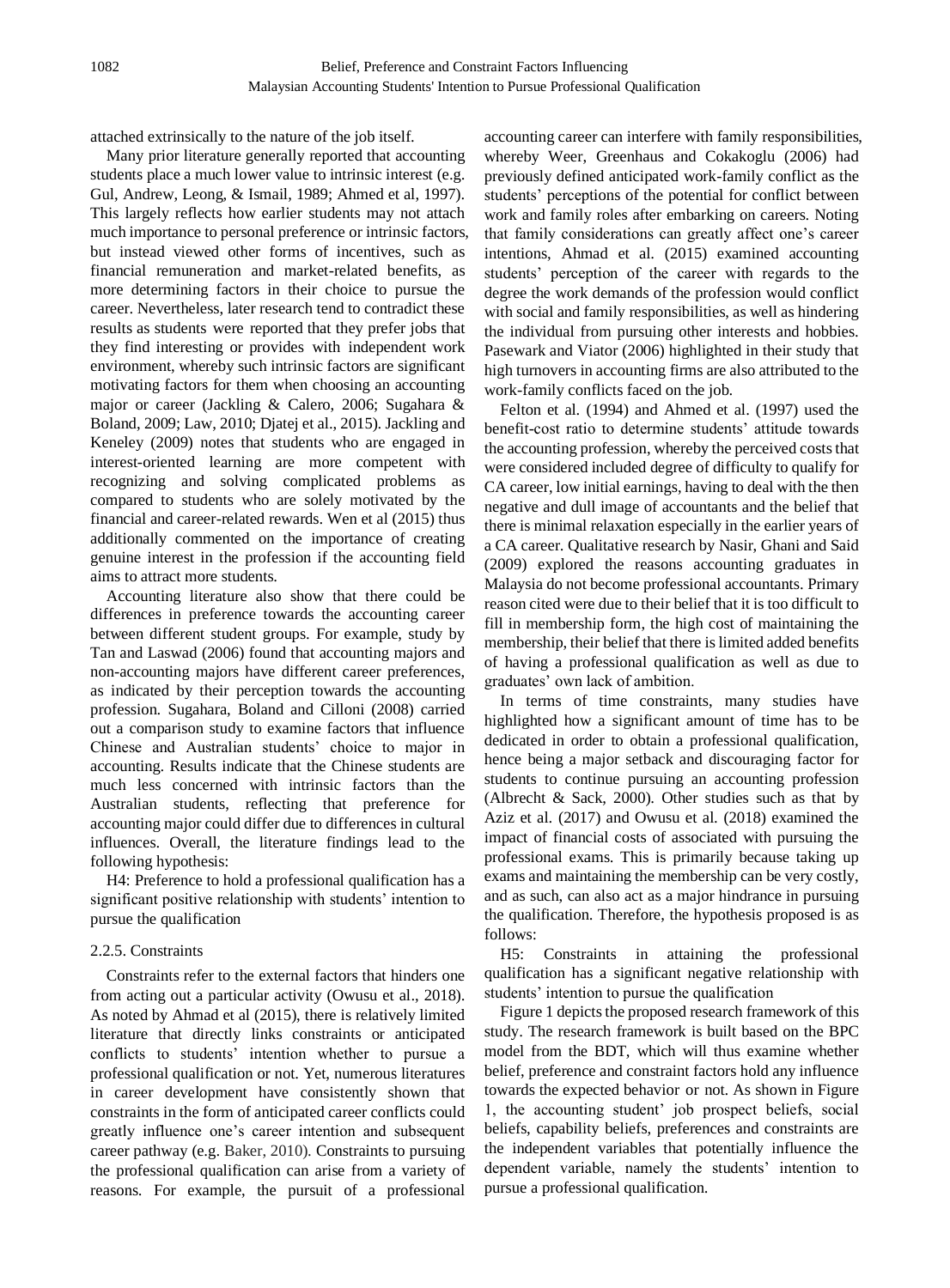

**Figure 1.** Research Framework

# **3. Research Design**

# **3.1. Sample Selection**

The target population is accounting students enrolled in undergraduate Bachelor of Accountancy programs in Malaysian public universities. The sample respondents were narrowed down to final year accounting students of their respective universities. Final year accounting students were selected because they are more likely aware and clear of their career intentions following their graduation, thus likely offer better insights into the factors associated with their intention to pursue the professional qualification (Mustapha & Hassan, 2012).

#### **3.2. Research Instrument**

**Table 1.** Summary of Sections in Research Questionnaire

| Section      | Description                                                                                                                                         |
|--------------|-----------------------------------------------------------------------------------------------------------------------------------------------------|
| Section<br>A | General information that covers<br>respondents'<br>demographic profile such as age, gender, year of study,<br>institution, and grade point average. |
| Section<br>B | Measure the students' intention to<br>pursue<br>a<br>professional qualification upon graduation.                                                    |
| Section<br>C | Measure the impact of students' beliefs regarding the<br>professional qualification towards their intention to the<br>qualification                 |
| Section<br>D | Measure the impact of students' preference for a<br>professional qualification towards their intention to<br>pursue the qualification               |
| Section<br>E | Measure the impact of constraints faced by students<br>towards their intention to pursue a professional<br>qualification                            |

Questionnaire survey was used as the research instrument for this study. The questionnaire was developed by adapting the research instruments administered by similar studies conducted by Ahmad et al. (2015) and Owusu et al. (2018). The questionnaire for this study consisted of five (5) sections, namely Section A, B, C, D and E. A brief overview of the data collected in each section of the questionnaire is summarized in Table 1.

#### **3.2. Data Collection**

Data was collected via the administration of an online questionnaire to target respondents, namely final year accounting students in Malaysian public universities. The data collection process was carried out over a period of time, starting from the time the online questionnaire was firstly distributed to the academic staff of the public university. A second email was sent a week later to follow up on the academic staff whom have not responded with regards to the permission and assistance sought in the first email. A third email was delivered a week after the second email to the academic staff of public universities that still provided no responses from final year accounting students.

As for the online questionnaire, the questionnaire did not identify the email address of the respondents, thus the respondents remained anonymous. However, at the end of the questionnaire, the respondents were given an option to provide their email address should they want to receive a summary of the final survey results. Two hundred and forty five questionnaires were successfully collected from 10 out of the 14 public universities offering Bachelor of Accountancy program.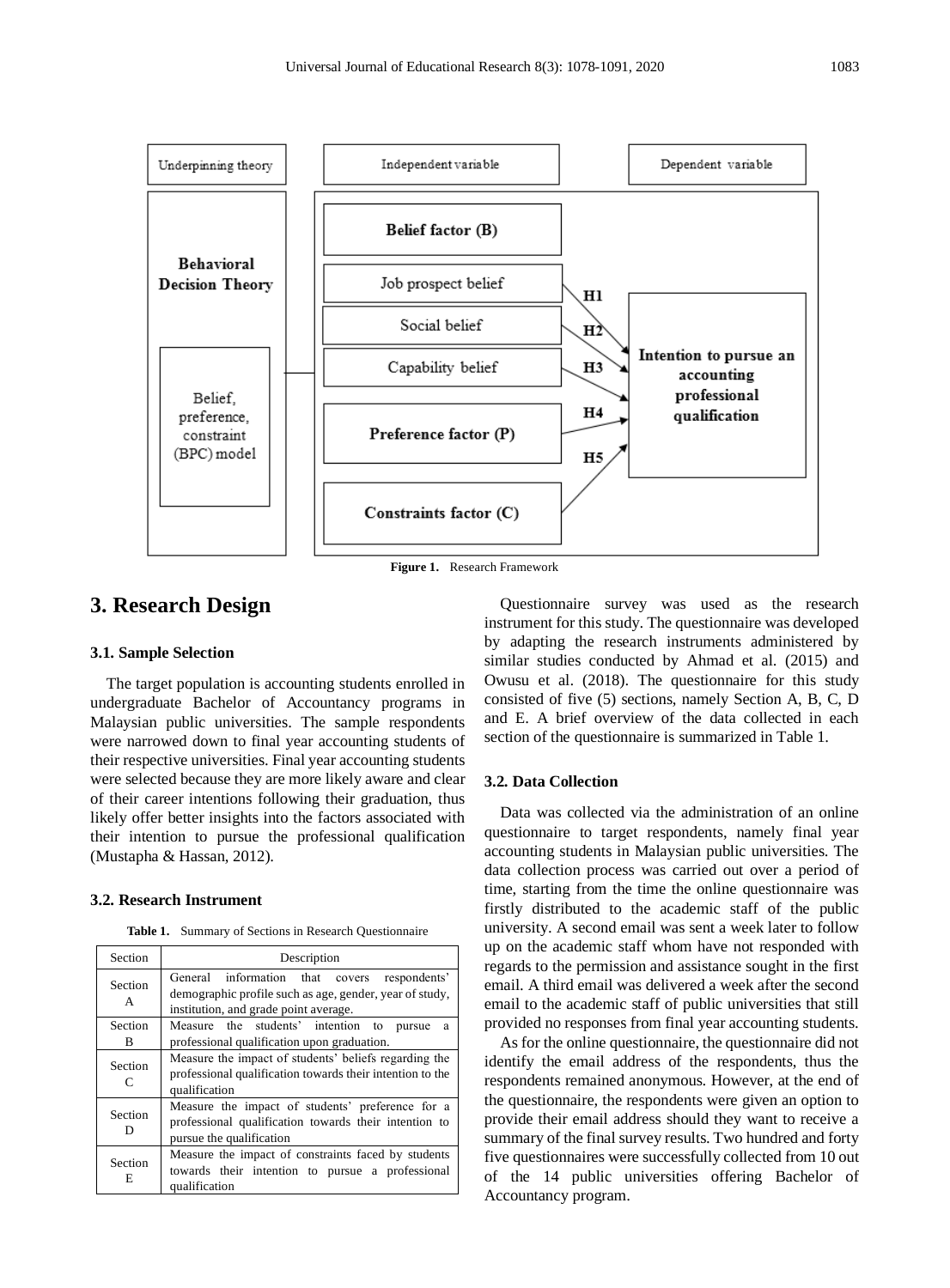# **4. Results and Discussion**

### **4.1. Demographic Analysis**

This demographic analysis examines the background profile of the respondents of the study. Table 2 shows the results of the respondents' gender, race and age distribution. The data analysis on gender shows that out of 245 respondents, 53 respondents or 21.63% of them were male while the other 192 respondents, or 78.37% were female. Thus, both genders were involved in the study where female was the highest population in the study over male. The data analysis further shows that with regards to race, the majority of respondents were of the Malay race with a total of 178 people and hence representing 72.65% of the sample. This was followed by the Chinese (12.2%), Indians (8.6%) and the *Bumiputera* (4.9%), while 4 people or 1.6% were others from different race or ethnicity. This distribution suggests that accounting students in Malaysian public universities are Malay dominated. In terms of age, results show that respondents range between 21 and 30 years old. However, 94.69% consisted of students between 21-24 years old. 238 students are aged 25 years old and below, making up 97.14% of the sample respondents. This finding suggests that most final year accounting students are those who are in their early to mid-twenties.

| Table 2. Demographic Profile on Gender, Race and Age |  |
|------------------------------------------------------|--|
|------------------------------------------------------|--|

|        | <b>Demographic Profile</b><br>$Total = n$ | <b>Frequency</b><br>245  | Percentage $(\% )$<br>100 |
|--------|-------------------------------------------|--------------------------|---------------------------|
| Gender | Male                                      | 53                       | 21.63                     |
|        | Female                                    | 192                      | 78.37                     |
| Race   | Malay                                     | 178                      | 72.65                     |
|        | Chinese                                   | 30                       | 12.24                     |
|        | Indian                                    | 21                       | 8.57                      |
|        | Bumiputra                                 | 12                       | 4.90                      |
|        | Others                                    | $\overline{\mathcal{L}}$ | 1.63                      |
| Age    | 21-22 years old                           | 122                      | 49.80                     |
|        | 23-24 years old                           | 110                      | 44.90                     |
|        | 25-26 years old                           | 11                       | 4.49                      |
|        | 27-28 years old                           | 1                        | 0.41                      |
|        | 29-30 years old                           | 1                        | 0.41                      |

Table 3 illustrates the demographic profile on the respondents' year of study, CGPA and internship experience. Results show that a majority of students are Year 3 and Year 4 students, where Year 4 students make up 76.3% of the total respondents. This is so due to the research instrument being distributed to final year accounting students, as they are the population of interest for this study. This distribution reflects that most university accounting programs have a three to four year duration. The data further illustrates the academic performance of the respondent group, where approximately half of the respondents currently have a CGPA score between 3.01 and 3.50 while 21.6% of the respondents have a CGPA of above 3.50. 27.8% of the respondents recorded a CGPA of below 3.0 but above 2.50. None of the respondents had a CGPA of below 2.50. From the results, 72.2% of the respondents have a CGPA higher than 3.0 thus it may be concluded that the sample group of this study generally consisted of capable and well-performing accounting students. In terms of having internship experience in a role relating to the accounting field, the results show that the two groups are of roughly the same size, with the internship-experienced group representing a slightly higher proportion of the sample. One hundred and twenty eight students or 52.2% of the respondents had already had an internship experience before, while the remaining 117 (47.8%) of the students did not have any internship experience prior to this study.

**Table 3.** Demographic Profile on Year of Study, CGPA and Internship Experience

| Demographic<br>Profile   | Profile       | Frequency | Percentage<br>(% ) |
|--------------------------|---------------|-----------|--------------------|
| Year of study            | Year 1        | $\theta$  | 0.0                |
|                          | Year 2        | $\theta$  | 0.0                |
|                          | Year 3        | 58        | 23.7               |
|                          | Year 4        | 187       | 76.3               |
| <b>CGPA</b>              | $2.00 - 2.50$ | $\Omega$  | 0.0                |
|                          | $2.51 - 3.00$ | 68        | 27.8               |
|                          | $3.01 - 3.50$ | 124       | 50.6               |
|                          | $3.51 - 4.00$ | 53        | 21.6               |
| Internship<br>experience | Yes           | 128       | 52.2               |
|                          | No            | 117       | 47.8               |

#### **4.2. Job Prospect Belief**

**Table 4.** Mean and Standard Deviation Scores of Students' Job Prospect Beliefs

| <b>Statement</b>                                                                                           | Mean  | <b>Median</b> | Std.<br>Deviation |
|------------------------------------------------------------------------------------------------------------|-------|---------------|-------------------|
| professional membership<br>A<br>will allow me to attain higher<br>salary                                   | 4 4 4 | 5.00          | 0.70              |
| professional<br>Having a<br>qualification is associated with<br>better career development<br>opportunities | 4.64  | 5.00          | 0.57              |
| A professional membership is<br>important to ensure job stability                                          | 4.33  | 4.00          | 0.75              |
| A professional membership is<br>important to ensure job security                                           | 4.32  | 4.00          | 0.75              |
| I am more marketable if I have<br>a professional qualification                                             | 4.59  | 5.00          | 0.60              |
| all<br>Average score for<br>statements                                                                     | 4.46  | 4.60          | 0.67              |

Table 4 depicts the descriptive statistics for the students' job prospect beliefs. Based on the six statements, on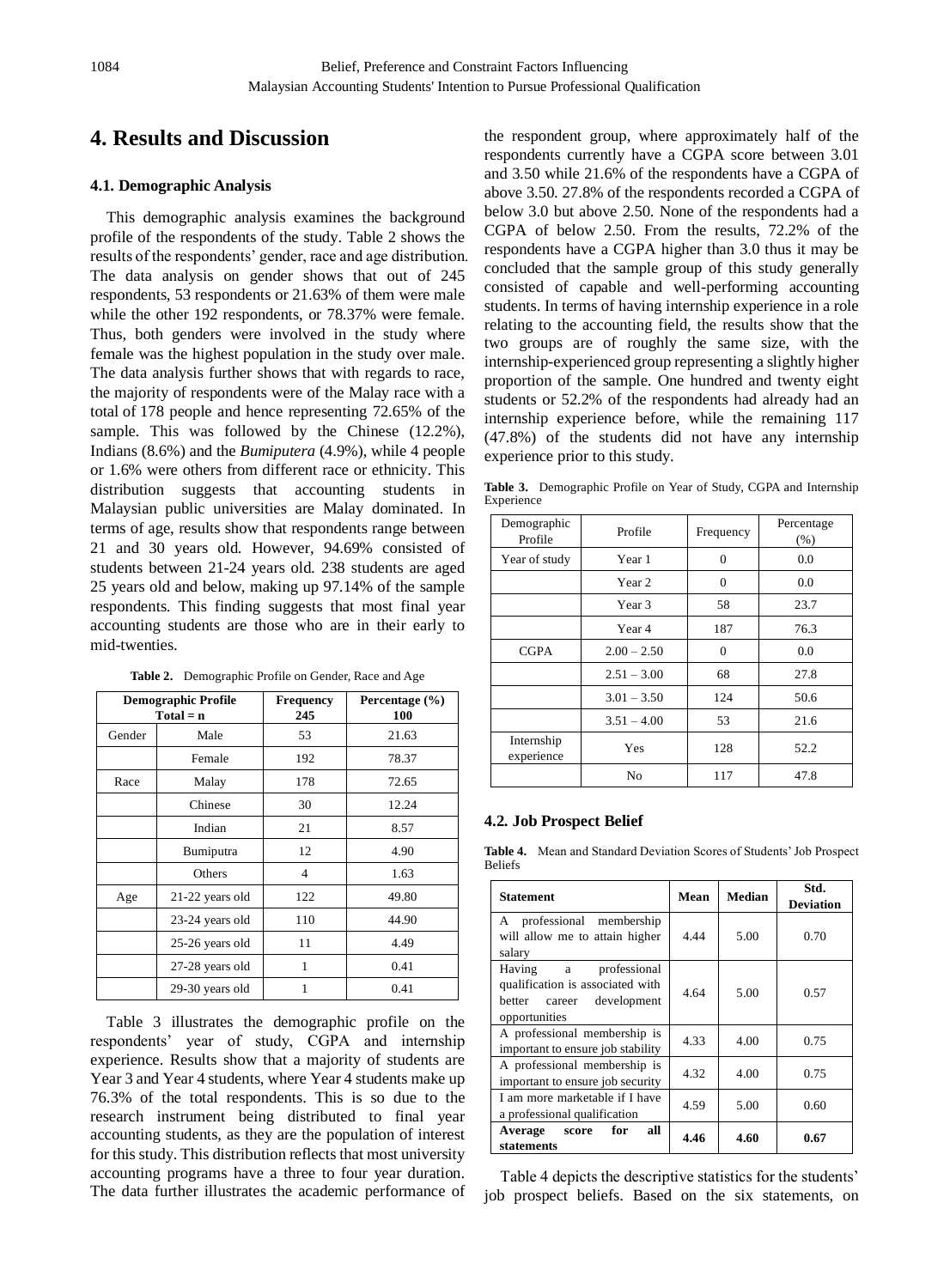average, the respondents agreed that having a professional membership can lead to better job prospects in the future  $(M= 4.46)$ . According to the individual statements, respondents appear to most agree with the statement that having a professional qualification can lead to better career development opportunities (M=4.64). Overall, the respondents generally agreed to all the statements relating to job prospects, as reflected by the mean score for each statement which lies above the score of four (4).

# **4.3. Social Belief**

Table 5 depicts the descriptive statistics for the students' social beliefs. Based on the four statements, on average, the respondents generally agreed that social influences are associated with having or pursuing a professional membership (M=4.04). Respondents most agree with the statement that having a professional qualification will make them more valuable (M=4.22). The statistics also indicate that the respondents strongly perceive that important figures around them believe they should pursue a qualification (M=4.15). The respondents appear to take a more neutral take on statements that relate to social establishments, as reflected by the lower mean scores for statements 1 and 3 (M=3.89 for both statements).

**Table 5.** Mean and Standard Deviation Scores of Students' Social Beliefs

| <b>Statement</b>                                                                                                                                                 | Mean | Median | Std.<br><b>Deviation</b> |
|------------------------------------------------------------------------------------------------------------------------------------------------------------------|------|--------|--------------------------|
| A professional qualification will<br>give me a higher social status<br>and respect among my peers<br>and relevant others                                         | 3.89 | 4.00   | 0.89                     |
| A professional qualification will<br>make me a valuable employee                                                                                                 | 4.22 | 4.00   | 0.77                     |
| A professional qualification will<br>make me important in my<br>community                                                                                        | 3.89 | 4.00   | 0.86                     |
| People important to me (e.g.<br>parents, teachers, relatives,<br>peers, accounting professionals)<br>think I should<br>pursue<br>a<br>professional qualification | 4.15 | 4.00   | 0.86                     |
| all<br>for<br>Average score<br>statements                                                                                                                        | 4.04 | 4.00   | 0.84                     |

#### **4.4. Capability Belief**

Table 6 depicts the descriptive statistics for the students' capability beliefs. Based on the four statements, on average, the respondents reported a mean score of M=3.83 with regards to their belief in their capabilities to attempt working towards a professional qualification. The students most agree with regards to their belief that they have the mental fortitude to work towards the attainment of a professional membership (M=3.91). The other individual statements also record close mean scores where the lowest mean score was recorded for the statement relating to students' belief in their current knowledge and skill set

 $(M=3.71)$ .

**Table 6.** Mean and Standard Deviation Scores of Students' Capability Beliefs

| <b>Statement</b>                                                                                         | Mean | Median | Std.<br><b>Deviation</b> |
|----------------------------------------------------------------------------------------------------------|------|--------|--------------------------|
| I believe I have what it<br>takes<br>hecome<br>$\mathsf{to}$<br>professional accountant                  | 3.85 | 4.00   | 0.87                     |
| I believe have the mental<br>fortitude to work towards<br>the attainment of a<br>professional membership | 3.91 | 4.00   | 0.87                     |
| I believe I have the<br>necessary knowledge to<br>facilitate me to become a<br>professional accountant   | 3.71 | 4.00   | 0.85                     |
| My experience<br>in<br>accounting related work<br>can help me in becoming<br>a professional accountant   | 3.85 | 4.00   | 0.95                     |
| Average score for all<br>statements                                                                      | 3.83 | 4.00   | 0.88                     |

#### **4.5. Preference**

Table 7 illustrates the descriptive statistics for the students' preference for a professional qualification. Based on the four statements, on average, the respondents generally agreed that they preferred to have a professional qualification due to reasons such as a professional membership will allow them to be better off, complement their personal goals and facilitate their desire to work in the accounting field  $(M= 4.06)$ . The least agreed statement was the statement four (4) which measured whether students wanted to do the professional qualification for the satisfaction of having a challenging pursuit (M=3.99).

**Table 7.** Mean and Standard Deviation Scores of Students' Preference

| <b>Statement</b>                                                                                 | Mean | <b>Median</b> | Std.<br><b>Deviation</b> |
|--------------------------------------------------------------------------------------------------|------|---------------|--------------------------|
| membership<br>Professional<br>would make me better off                                           | 4.10 | 4.00          | 0.70                     |
| Professional membership<br>will<br>complement<br>my<br>self-actualized goal                      | 4.07 | 4.00          | 0.79                     |
| I would love to work in an<br>audit firm or an accounting<br>department of<br>any<br>institution | 4.09 | 4.00          | 0.93                     |
| I like the challenge of<br>pursuing a professional<br>qualification                              | 3.99 | 4.00          | 0.89                     |
| Average score for<br>all<br>statements                                                           | 4.06 | 4.00          | 0.83                     |

#### **4.6. Constraints**

Table 8 illustrates the descriptive statistics for the perceived constraints if respondents were to pursue a professional qualification. Based on the six (6) statements, the respondents appear to approximately agree that there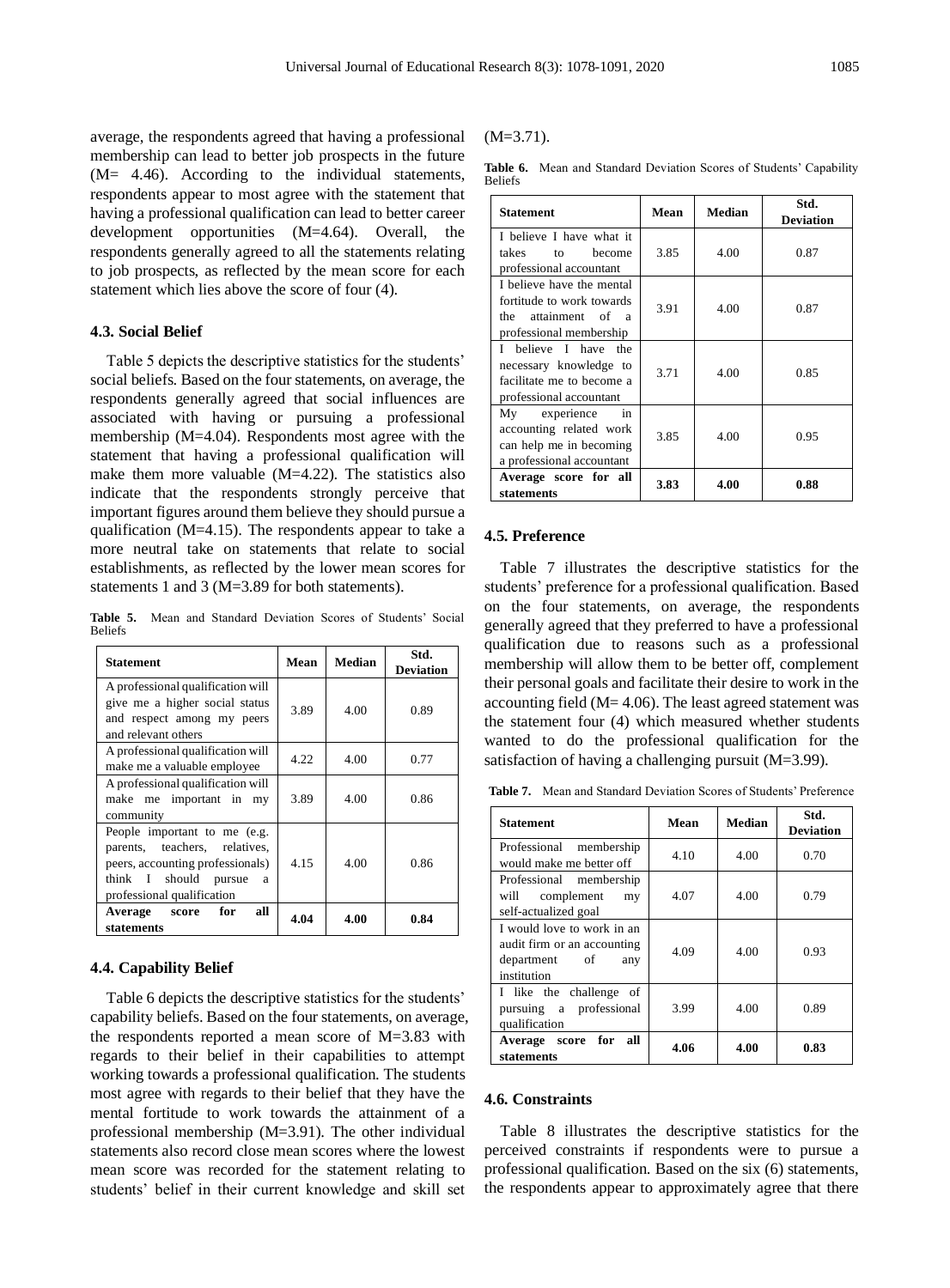are constraints associated with the pursuance of a professional membership (M=3.84). On an individual basis, respondents most highly agreed with the statement that the professional exams are too costly (M=4.37). The statement that was least agreed was statement six (6) which had suggested that difficulty in maintaining the membership was a constraint (M=3.53).

**Table 8.** Mean and Standard Deviation Scores of Students' Constraints

| <b>Statement</b>                                                                                | Mean | <b>Median</b> | Std.<br><b>Deviation</b> |
|-------------------------------------------------------------------------------------------------|------|---------------|--------------------------|
| It takes too long to obtain a<br>professional membership                                        | 3.82 | 4.00          | 0.92                     |
| The professional exams are<br>too costly for me                                                 | 4.37 | 5.00          | 0.79                     |
| I believe the professional<br>exams are too difficult for<br>me to pass                         | 3.90 | 4.00          | 0.96                     |
| Lack of reading materials                                                                       | 3.77 | 4.00          | 0.98                     |
| The process of attaining the<br>membership<br>$\frac{1}{1}$<br>too<br>cumbersome and inflexible | 3.65 | 4.00          | 0.98                     |
| I believe that it is too<br>difficult to maintain the<br>professional membership                | 3.53 | 4.00          | 1.00                     |
| Average score for all<br>statements                                                             | 3.84 | 4.17          | 0.94                     |

**Table 9.** Mean and Standard Deviation Scores of Students' Intention to Pursue a Professional Qualification

| <b>Statement</b>                                                                      | Mean | Median | Std.<br><b>Deviation</b> |
|---------------------------------------------------------------------------------------|------|--------|--------------------------|
| It is important for me to be an<br>accounting professional                            | 4.27 | 4.00   | 0.81                     |
| I am willing to work hard to<br>make<br>my accounting<br>profession successful        | 4.32 | 4.00   | 0.74                     |
| I believe that a professional<br>accounting career will be<br>satisfying              | 4.22 | 4.00   | 0.80                     |
| Accounting is a<br>great<br>profession to be associated<br>with                       | 4.26 | 4.00   | 0.78                     |
| I intend to be a member of at<br>one professional<br>least<br>accounting body         | 4.22 | 4.00   | 0.89                     |
| I believe that accounting is an<br>ideal profession                                   | 4.18 | 4.00   | 0.82                     |
| I am proud to tell others that I<br>am part of the accounting<br>profession           | 4.43 | 5.00   | 0.75                     |
| I am willing to change values<br>those suitable to the<br>to<br>accounting profession | 4.08 | 4.00   | 0.79                     |
| <b>Average score</b><br>for<br>all<br>statements                                      | 4.25 | 4.13   | 0.80                     |

Table 9 depicts the descriptive statistics for accounting students' intention to pursue a professional qualification. This is the dependent variable of the study. Based on the eight (8) statements, the respondents on average agreed that they are keen and committed to have a professional membership (M=4.25). According to the individual

statements, respondents appear to most agree with the statement that they would be proud to tell others that they are part of the professional accountant profession (M=4.43). This is followed by statement two (2) that records willingness of respondent to work hard to have a successful accounting career (M=4.32). Overall, the respondents generally agreed that they would like to commit towards obtaining a professional membership as all the mean scores for each individual statement was above four (4).

## **4.7. Correlation Analysis between Belief Factors (B) and Students' Intention**

Table 10 shows the correlation results between the three belief factors and the students' intention to pursue a professional qualification. For the job prospect belief and social belief, results indicate that there is a significant, positive but weak correlation between the two variables and the students' intention to pursue a professional qualification (r= .481,  $p < .001$ ; r= .426,  $p < .001$ ). For capability beliefs, there is a significant, positive and moderate correlation between the capability belief and intention to pursue a professional qualification ( $r = .553$ , p  $< .001$ ).

**Table 10.** Summary Statistics of the Correlation Analysis between Students' Intention to Pursue a Professional Qualification and Students' Beliefs

| Variable                                                          | <b>Students' Intention to Pursue a</b><br><b>Professional Qualification</b> |                 |
|-------------------------------------------------------------------|-----------------------------------------------------------------------------|-----------------|
|                                                                   | <b>Pearson Coefficient of</b><br>Correlation $(r)$                          | <i>p</i> -value |
| Job prospect beliefs<br>towards the professional<br>qualification | .481                                                                        | $(000)*$        |
| Social beliefs towards the<br>professional qualification          | - 426                                                                       | $(000)*$        |
| Capability beliefs towards<br>the professional<br>qualification   | .553                                                                        | $(000**$        |

## **4.8. Correlation between Preference Factor (P) and Students' Intention**

Table 11 shows the correlation analysis result between the preference factor and the students' intention to pursue a professional qualification. There is a significant, positive and moderate correlation between students' preference and their intention to pursue the qualification ( $r = .651$ , p  $< .001$ ).

**Table 11.** Summary Statistics of the Correlation Analysis between Students' Intention to Pursue a Professional Qualification and Students' Preference

|                                                    | <b>Students' Intention to Pursue a</b><br><b>Professional Qualification</b> |                 |
|----------------------------------------------------|-----------------------------------------------------------------------------|-----------------|
| Variable                                           | <b>Pearson Coefficient of</b><br>Correlation $(r)$                          | <i>p</i> -value |
| Preference to hold a<br>professional qualification | .651                                                                        |                 |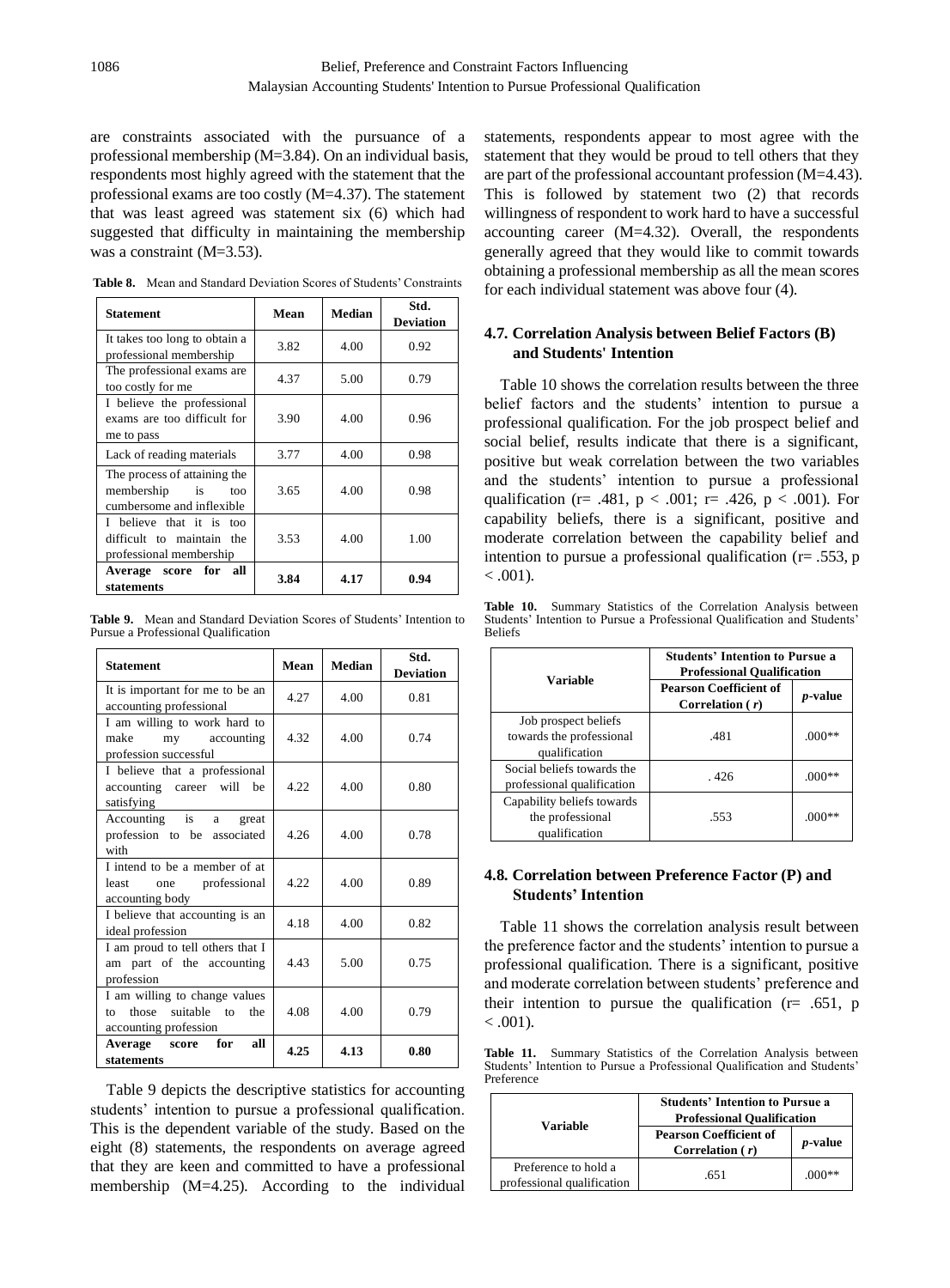## **4.9. Correlation between Constraint Factor (C) and Students' Intention**

Table 12 shows the results of the correlation analysis between the constraint factor and the students' intention to pursue a professional qualification. Results indicate that there is an insignificant, negative and very weak correlation between constraint faced by student and their intention to pursue the qualification ( $r = -0.056$ ,  $p > 0.005$ ).

**Table 12.** Summary Statistics of the Correlation Analysis between Students' Intention to Pursue a Professional Qualification and Students'

| Variable                                                   | <b>Students' Intention to Pursue a</b><br><b>Professional Qualification</b> |                 |  |  |
|------------------------------------------------------------|-----------------------------------------------------------------------------|-----------------|--|--|
|                                                            | <b>Pearson Coefficient</b><br>of Correlation $(r)$                          | <i>p</i> -value |  |  |
| Constraints in attaining the<br>professional qualification | $-.056$                                                                     | .386            |  |  |

## **4.10. Multiple Regression Analysis**

Prior to performing the multiple regression analysis, a one way ANOVA was carried out to determine the overall significance of the model. The results of F-test will indicate whether there is a linear relationship between all the independent variables (when considered together) with the dependent variable. Table 13 summarizes the result of the one–way ANOVA test, where the F-ratio result is  $F_{(5,239)}$ = 51.586,  $p < .001$ . This indicates that there is a significant linear relationship between students' intention to pursue a professional qualification and at least one of the five independent variables tested in the model. In other words, at least one of either job prospects belief, social belief, capability belief, preference or constraints, will have an effect on students' intention to pursue a professional qualification.

Further, with reference to Table 14, the  $R^2 = .519$ , which means that the model explains approximately 51.9% of the total variation in the dependent variable. This indicates that 51.9% of the variation in students' intention to pursue an accounting professional qualification was explained by the variation in beliefs towards the professional qualification, preference to hold a professional qualification, and constraints faced in attaining the professional qualification. The model is thus overall considered significant and appropriate.

Following the tests of goodness of fit, the multiple linear regression was carried out to test the hypotheses of this study. Table 15 depicts the coefficient results of the multiple linear regression analysis carried out on the model.

**Table 13.** Summary Statistics of the One Way ANOVA for BPC factors

| Model                                                          |            | <b>Sum of Squares</b> | df  | <b>Mean Square</b> |        | Sig. |  |
|----------------------------------------------------------------|------------|-----------------------|-----|--------------------|--------|------|--|
|                                                                | Regression | 46.151                |     | 9.230              | 51.586 | .000 |  |
|                                                                | Residual   | 42.764                | 239 | .179               |        |      |  |
|                                                                | Total      | 88.916                | 244 |                    |        |      |  |
| a. Dependent Variable: ProfOual                                |            |                       |     |                    |        |      |  |
| b. Predictors: (Constant), JobprosB, SocB, CapB, Pref. Constr. |            |                       |     |                    |        |      |  |
|                                                                |            |                       |     |                    |        |      |  |

Table 14. Summary Statistics of the R<sup>2</sup> of Multiple Regression Model

| Model                                                          |     | R    | <b>R</b> Square Adjusted R Square | Std. Error of the<br><b>Estimate</b> | <b>Change Statistics</b> |                 |     |     |               |
|----------------------------------------------------------------|-----|------|-----------------------------------|--------------------------------------|--------------------------|-----------------|-----|-----|---------------|
|                                                                |     |      |                                   |                                      | <b>R</b> Square Change   | <b>F</b> Change | df1 | df2 | Sig. F Change |
|                                                                | 720 | .519 | .509                              | .42300                               | .519                     | 51.586          |     | 239 | .000          |
| a. Dependent Variable: ProfOual                                |     |      |                                   |                                      |                          |                 |     |     |               |
| b. Predictors: (Constant), JobprosB, SocB, CapB, Pref. Constr. |     |      |                                   |                                      |                          |                 |     |     |               |

**Table 15.** Summary Statistics of Multiple Regression Result of BPC Factors

| Model |                     |          | <b>Unstandardized Coefficients</b> | <b>Standardized</b><br><b>Coefficients</b> |          | Sig. |
|-------|---------------------|----------|------------------------------------|--------------------------------------------|----------|------|
|       |                     | B        | <b>Std. Error</b>                  | <b>Beta</b>                                |          |      |
|       | (Constant)          | .887     | .283                               |                                            | 3.138    | .002 |
|       | Job prospect belief | .254     | .063                               | .221                                       | 4.011    | .000 |
|       | Social belief       | .244     | .055                               | .246                                       | 3.802    | .000 |
|       | Capability belief   | .207     | .047                               | .250                                       | 4.421    | .000 |
|       | Preference          | .372     | .058                               | .385                                       | 6.376    | .000 |
|       | Constraint          | $-0.066$ | .040                               | $-.077$                                    | $-1.643$ | .102 |

a. Dependent Variable: ProfQual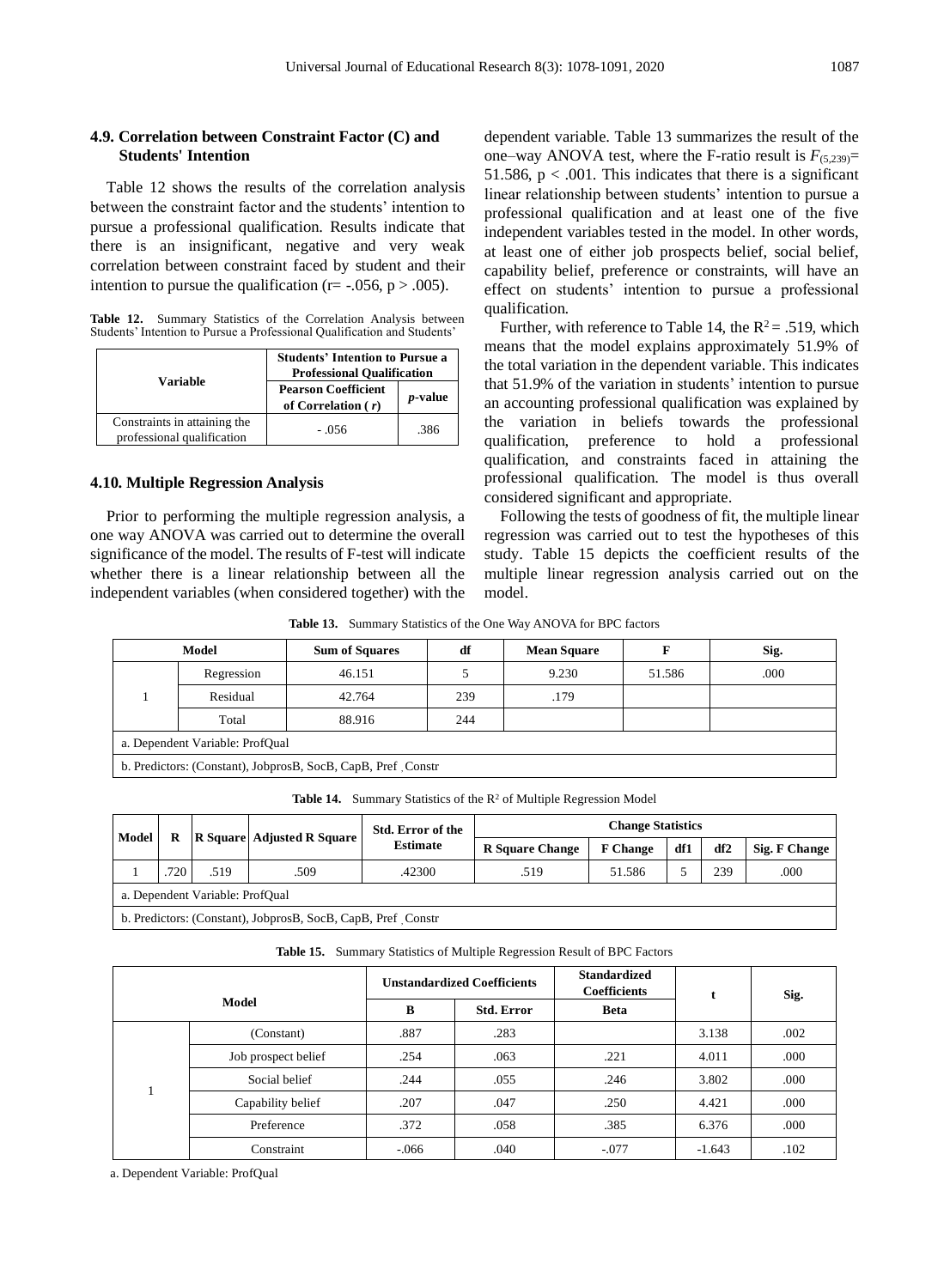Based on the results, it was found that four out of five of the independent variables tested had a significant influence on the dependent variable. All three belief factors, namely the job prospect belief ( $\beta_1$ = .254, t= 4.011, *p* < .001), social belief ( $\beta_2$ = .244, t= 3.802,  $p < .001$ ) and capability belief (β<sub>3</sub>=.207, t= 4.421, *p* < .001), as well as the preference factor (β4= .372, t= 6.376, *p* < .001), positively and significantly influenced accounting students' intention to pursue a professional qualification upon their graduation. This signifies that increase in students' beliefs with regards to the positive job prospects that comes with a professional qualification, increase in students' social beliefs that professional qualifications are needed, increase in students' belief in their own capability and increase in students' own preference to hold a professional qualification would all in turn increase the students' intention to pursue the qualification. In contrast, results of the regression model show that the constraint factor had no significant relationship with the students' intention to pursue the qualification ( $\beta$ <sub>5</sub>= -.066, t=-1.643, p=.102), thus reflecting that albeit the student facing more (or less) constraints in his pursuit towards attaining a professional qualification, the student's intention would not be significantly affected.

The weightage of the independent variables (i.e. the BPC factors) that influenced the dependent variable was indicated by the coefficient or the beta-values, β*<sup>i</sup>* of each independent variable. The significant factor that had the highest beta-value is preference factor with a coefficent of  $β<sub>4</sub> = .372$ . This is followed by job prospect belief (β<sub>1</sub>= .254), social belief ( $\beta$ <sub>2</sub>= .244) and capability belief ( $\beta$ <sub>3</sub>= .207). This reflects that students' preference had the most significant impact on the students' intention as compared to the other factors.

#### **4.11. Discussion of Findings**

The main objective of this study was to determine the significant factors that influence accounting students' intention to pursue a professional qualification. The BPC model under the BDT suggested that there are three main factors that underlie ones' decision-making process and thus his subsequent behaviour. The BPC model predicts that while the individual's positive beliefs and preference for the behaviour may spur one towards it, the ultimate decision made may be hindered by the resource constraints faced by the individual in carrying out the behaviour.

In line with the BPC-BDT, the first objective of this study was to determine whether beliefs about the accounting professional qualification would subsequently influence accounting students' intention to pursue the qualification or not. Students' job prospect beliefs, social beliefs and capability beliefs were examined to proxy for the belief component of the BPC model by testing  $H_1$ ,  $H_2$ and H3 respectively.

Results for all three hypotheses (i.e. H1, H2 and H3) were significantly positive, reflecting that beliefs of the

accounting students in Malaysian public universities significantly influence their intention to pursue the qualification. The positive correlation reflects that the greater the positive beliefs towards having a qualification, the greater the intention would be to pursue it. The coefficient of the regression analysis further indicate that job prospect beliefs ( $β$ <sub>1</sub>= .254; M=4.46) are most highly weighted by the students, followed by social beliefs ( $\beta$ <sub>2</sub>= .244; M=4.04) and lastly capability beliefs ( $\beta$ <sub>3</sub>=.207; M=3.83). This suggests that in considering whether to pursue the professional qualification, Malaysian accounting students are most affected by their beliefs that the qualification can provide with better career opportunities and benefits. The finding here is not surprising as it is supported by a number of previous literature which have found similar results (e.g. Felton et al., 1994; Ahmed et al., 1997, Tan & Laswad, 2006; Sugahara & Boland, 2009; Jackling & Keneley, 2009; Mustapha & Hassan, 2012; Aziz et al., 2017, Owusu et al., 2018).

The results reflect that accounting students in Malaysia are aware that those with professional qualifications are in demand by the industry, thus encouraging them to consider taking up the exams so as to ensure job security, stability, marketability and overall better job prospects. Malaysia, in particular, is aiming to have at least 60,000 professional accountants by 2020, hence reflecting the high industry demand and career opportunities open for those with qualifications (ACCA Global, 2018). Given that approximately 77% of respondents in this study are of the Malay race or of *Bumiputra* ethnicity, the results of this study are also further in line with the findings of Aziz et al. (2017), who previously reported that job security and job stability are the most significant factors considered by *Bumiputra* accounting students.

As for social beliefs, the overall results support the notion that important social interactions and other social perceptions have significant influences on one's behavior and decision making process. Here, the findings indicate that respondents particularly placed high regard on the opinion of important people to them such as parents, relatives, teachers and peers, hence can significantly influence their intention and decision of whether to pursue a career as a professional accountant or not. This is consistent with studies such as that by Djatej et al. (2015), Ahmad et al. (2015) and Tan and Laswad (2006), which similarly found that parental influence as well as advice or encouragement from other significant people can ultimately lead to the students having a more positive attitude towards the accounting career. The significance of social beliefs as a factor in determining students' intention is one that can even be deemed as expected, given that Malaysia, as a South Asian country, generally values familial opinions more than their Western counterparts (Auyeung & Sands, 1997; Law & Yuen, 2012).

In terms of the capability belief, results for hypothesis (H3) indicate that belief in one's own abilities, or also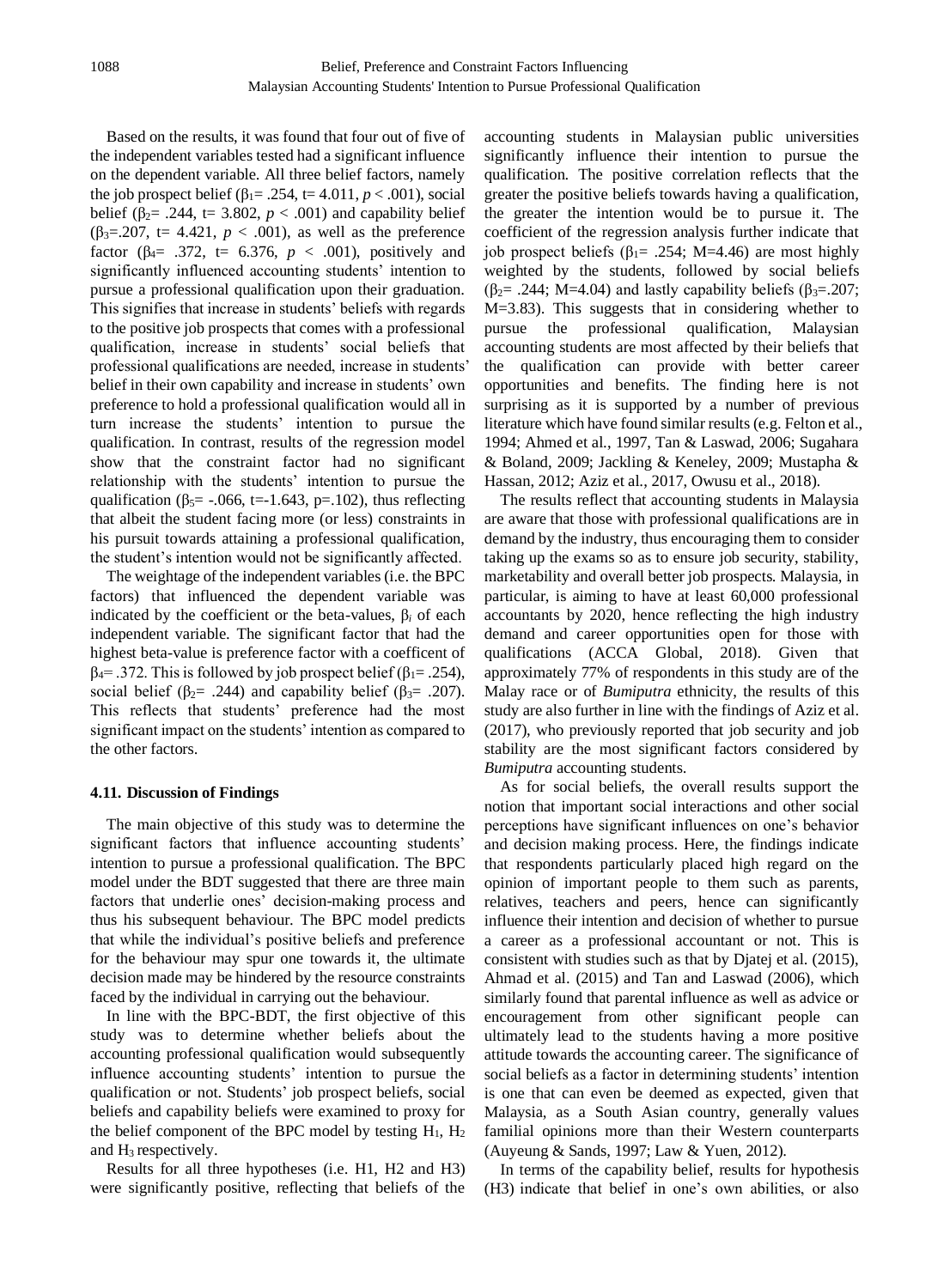referred to as self-efficacy (Bandura, 1986), is a significant predictor of his decisions to pursue an intended goal. This is consistent with findings from studies such as those by Felton et al. (1994), Ahmed et al. (1997), Auyeung and Sands (1997), Hayes and Credle (2008), Schoenfeld et al. (2017) and Owusu et al. (2018). The results thus suggest that the accounting students' perception of their personal capabilities is important to determine their future course and career pathways. Likewise, the results indirectly imply that those performing academically well are more likely to have an intention to pursue the qualification. This is understandable given that professional qualifications such as the ICAEW, MICPA, ACCA and the CPA are all highly challenging pursuits, which will require a certain degree of learning capability besides also demanding continuous time and effort from the students. The findings may suggest that in order to encourage students to pursue the professional qualifications, it is important to prepare them not only in terms of having sufficient accounting knowledge and skill sets, but it would be just as important to develop their mental fortitude and build confidence of their potential.

The second objective of this study was to determine whether preferences for the accounting professional qualification influence the accounting students' intention to pursue the qualification. Results of hypothesis (H4) show that relative to the other factors, the preference factor is actually the most significant determinant of students' intention to pursue the qualifications ( $\beta$ <sub>4</sub>= .372, M=4.06), henceforth indicating that the greater the students' preference to hold a qualification, the stronger would be their intention to pursue one. The significant and positive relationship between preference and intention to pursue is consistent with a number of similar findings in extant accounting education literature (Jackling et al., 2006; Sugahara et al., 2008; Sugahara and Boland, 2009; Tan & Laswad, 2006; Owusu et al., 2018). Further, this finding strongly supports the results of a similar study by Ahmad et al. (2015) which was also carried out in the Malaysia context, where it was reported that intrinsic interest is the most significant factor that explains students' intention to pursue professional qualifications as compared to other financial factors.

To highlight, this study's findings with regards to students' preference provide support to the notion that the accounting students of today tend to attach greater importance to their intrinsic interests and preference when deciding their career pathway. This is in contrast with many of the earlier studies, which tend to report that students were significantly more motivated by the expected financial incentives instead of their own personal interests in the accounting field (Gul et al, 1989; Ahmed et al, 1997). Hence, this finding highlights that to encourage today's students towards pursuing a professional qualification, it may not be enough to rely solely on providing extrinsic benefits, but instead education institutions or companies

should also market the professional qualifications as an interesting career pathway in order to attract the best talents.

The final objective of this study was to examine whether the constraints to attaining the accounting professional qualification influence students' intention to pursue the qualification. Constraints tested in this study were indicated by several constructs, namely the time taken to obtain a professional membership, difficulty of exams, difficulty to pass the exams, the lacking of study materials, the inflexibility of the process of attaining membership and the difficulty to maintain the membership. The findings in this study found that the hypothesis  $(H<sub>5</sub>)$  was not supported, or in other words, there is no significant relationship between the constraints faced and the student's intention to pursue a professional qualification (β<sub>5</sub>= - .066, p= .102, M=3.84).

Unlike the other factors tested in this study, this constraint factor reported a negative relationship with the intention to pursue, which is in the expected direction and consistent with the understanding that facing such constraints may, right from the start, deter some accounting students from even having any intention to pursue a professional qualification. Nevertheless, the findings of H<sub>5</sub> suggest that given that the student already expects to face issues such as cost, time, resource or capability constraints, these factors may still not significantly deter the student's intention from attempting to pursue a professional qualification. The results here are similar to that of Owusu et al. (2018), whom also reported that constraint factors are insignificant to explain Ghanaian accounting students' intention to pursue a CPA qualification. In contrast, other studies, however, had found that similar constraints could prevail as significant deterrents in one's pursuit towards a professional qualification (Aziz et al., 2017).

Several explanations may be suggested to explain this difference in observation. A reason could be that the respondents of this study, namely the final year accounting students in Malaysian public universities, who are all still yet to graduate, may still not have an in-depth understanding of the significance of the constraints that they are to face given that they actually attempt to pursue a professional qualification after graduating. It is possible that the respondents are still acutely unaware of the high financial costs associated with the process of obtaining the qualification. In this day and age, it is generally more expected that having insufficient financial support can be a major hindrance for one to actually pursue the qualification, albeit having strong ambitions to do so. Another possible reason for the insignificance of the results could be due to students' high confidence in their capabilities, which outweighs constraints assessed such as difficulty in passing exams. This can be supported by the demographic profile of the respondents in this study, where approximately half of the students have a CGPA of above 3.0 while approximately 21% of the respondents have a CGPA of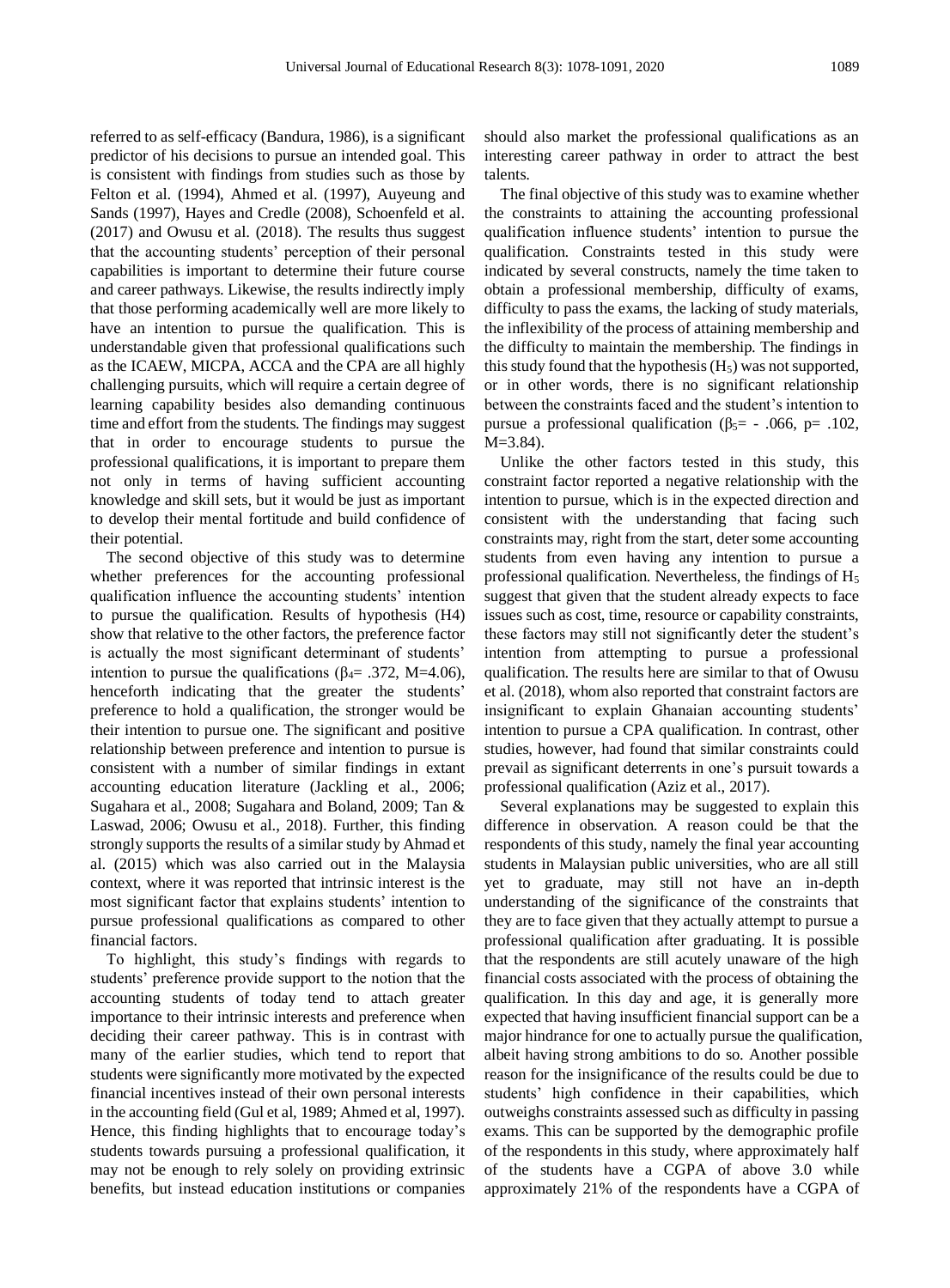## above 3.50.

Overall, the results of this study provide evidence that suggest that job prospect beliefs, social beliefs, capability beliefs and personal preference have significant influence on accounting students' intention to pursue a professional qualification and potentially, their subsequent decision to actually pursue the exams. Preference appears to be the most important factor to the respondents. Expected constraints, such as limitations in time and money, however, appear to not significantly dissuade the students from their intention.

# **5. Conclusions**

This study aims to explore the factors that influence Malaysian accounting students' intention to pursue a professional qualification. This study shows that there was a significant and positive relationship between all three belief components and the students' intention to pursue the qualifications. Job prospect belief appeared to be most highly weighted among the three components, followed closely by social beliefs and capability beliefs. Apart from achieving extrinsic benefits, results in this study indicated that social belief is also a significant factor that contributes to students' intention. This includes them believing that a professional qualification can make the respondent more valuable and respectable, as well as believing that important figures such as parents and teachers encouraged pursuing a professional qualification. Interestingly, this finding is similar especially to studies that primarily used by Asian students as respondents such as that by Auyeung and Sands (1997), which thus suggests that Asian students still highly value familial and educator's opinions, and are relatively more cautious of their standings in society.

This study also shows that students' preference or intrinsic interest to hold a qualification is the most significant out of the five variables examined. Other recent studies have also supported the notion that the younger generation of students today appear to take personal interest as a main factor in choosing career pathways (Ahmad et al., 2015; Owusu et al., 2018), which is in contrast to earlier accounting career studies which reported that students tended to value extrinsic interests more. This study also shows that similar to Owusu et al. (2018), the findings in this study also found a negative but insignificant relationship for the constraint factor. In essence, this finding suggests that the strength of Malaysian accounting students' intention to pursue a qualification will hardly differ regardless of the difficulties they faced. Nevertheless, it may be highlighted here that this study measured students' intentions per se, and not the students' actual enrolment into any professional programs. Thus, albeit being an insignificant factor at this stage, the results should be interpreted with caution as such constraints may prove to be more significant at later stages

of students' career decision making process.

The main contribution of this study is that the findings provide valuable supporting evidence of the main factors that influence Malaysian accounting students' intentions to pursue a professional qualification, thus contributes to the accounting education literature in Malaysia, which is still relatively lacking as compared to those carried out in the context of Western or more developed countries. This study also contributes to accounting literature by applying the BPC-BDT to explore decision making and people's behavior. Prior career-related studies have primarily used other theoretical frameworks such as the TRA and TPB.

# **Acknowledgements**

We wish to thank the Institute of Quality and Knowledge Advancement and the Institute of Research Management and Innovation of Universiti Teknologi for their support and funding.

# **REFERENCES**

- [1] ACCA Global. (2016). Professional accountants the future: Drivers of change and future skills. Retrieved from https://www.accaglobal.com
- [2] Ahmad, Z., Ismail, H., & Anantharaman, R. N. (2015). To be or not to be: an investigation of accounting students' career intentions. Education+ Training, 57(3), 360-376
- [3] Ahmed, K., Alam, K. F., & Alam, M. (1997). An empirical study of factors affecting accounting students' career choice in New Zealand. Accounting Education, 6(4), 325-335
- [4] Ajzen, I. (1991). The theory of planned behavior. Organizational behavior and human decision processes, 50(2), 179-211.
- [5] Ajzen, I., & Fishbein, M. (1980). Understanding attitudes and predicting social behavior. Englewood Cliffs, NJ: Prentice-Hall.
- [6] Albrecht, W. S., & Sack, R. J. (2000). Accounting education: Charting the course through a perilous future (Vol. 16). Sarasota, FL: American Accounting Association.
- [7] Amabile, T. M., Hill, K. G., Hennessey, B. A., & Tighe, E. M. (1994). The work preference inventory: Assessing intrinsic and extrinsic motivational orientations. Journal of Personality and Social Psychology, 66(5), 950–967.
- [8] Aziz, D. A., Ibrahim, M. A., Sidik, M. H. J., & Tajuddin, M. (2017). Accounting Students' Perception and Their Intention to Become Professionally Qualified Accountants. In SHS Web of Conferences (Vol. 36, p. 00008). EDP Sciences.
- [9] Auyeung, P., & Sands, J. (1997). Factors influencing accounting students' career choice: a cross-cultural validation study. Accounting Education, 6(1), 13-23.